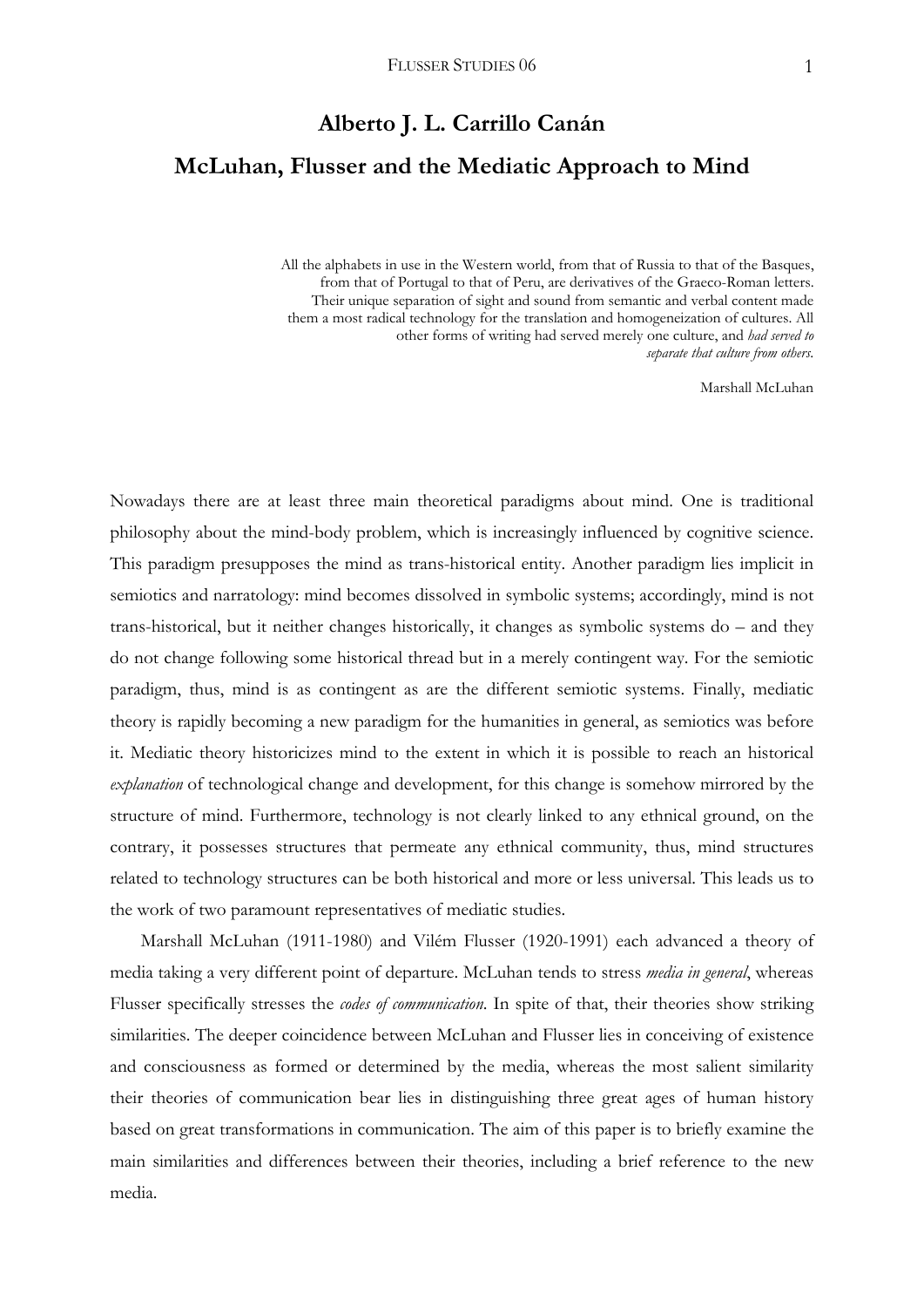# **The mediatic turn**

Kant's Copernican turn proposes that the structure of consciousness determines the experience, namely, reality as it is for us, as it appears to us. The next step was the so-called linguistic turn, which amounts to the idea that the structure of consciousness itself is determined by language, and in the end it dissolves into a multitude of semiotic systems. This leads directly to Babel as the biblical curse of lack of communication. But both McLuhan and Flusser proposed a way out of this problem. Their idea is to avoid the relativity of language by focusing on the media as determinants of consciousness. In fact, it is possible to consider media, including languages and other symbolic systems, as possessing *general structures* determining consciousness beyond and above particular languages.<sup>1</sup> This can be seen as the common starting point both for McLuhan and Flusser. In this sense we could speak of a *mediatic turn* in the philosophy of mind: consciousness is not absolute, but changing and historical; yet, its history depends on the history of the human media *as communication devices*. 2 This implies a very reasonable interpretation of McLuhan's slogan "the medium is the message" (McLuhan 1998: 7). We can, in fact, paraphrase the slogan resorting to Flusser as follows: Messages – imperatives, wishes, propositions, questions – program us to act and think in a certain way. Media – cars, telephones, images, texts – program us and determine the way we live. Therefore, media are messages. Media are messages, because media condition our existence – including our consciousness.

 In contrast, Flusser links the theory of communication with the theory of information and conceives of information in a very wide sense, concerning "the essence of man (his form-giving essence)" (Flusser 2002a: 20). Flusser thinks of information as related to the action of *in-forming*, of shaping something. Nevertheless, Flusser understands the word 'message' in a much more restricted sense. For him, the term media means codes as symbolic systems proper (compare Flusser 2002a: 9), and, on this basis, he explicitly refers to the structure of a message, for such a structure "[…] reflects the physical character of its symbols more than the structure of the universe it communicates [it refers to]. This explains the famous sentence 'The medium is the

<sup>&</sup>lt;sup>1</sup> See the quotation heading this text.

<sup>2</sup> The pioneering insights of Harold Innis must be pointed out here: "We can perhaps assume that the use of a medium of communication over a long period will to some extent determine the *character of knowledge* to be communicated and suggest that its pervasive influence will eventually create a civilization […] and that the advantages of a new medium will become such as to lead to the emergence of a new civilization" (1999: 34). In general, Innis is concerned with "the implications of the media of communication for the *character of knowledge*" (1999: 3). In this way, Innis looks for the effects of an "oral tradition," a "complex system of writing," a "simple, flexible system of writing" (4), of parchment, paper, print, radio (c. 3) etc. For instance, "[t]he oral tradition emphasized memory and training" (Innis 9), whereas "[a] simplified and flexible alphabet and the spread of writing and reading emphasized logic and consequently general agreement" (Innis 1999: 9). For the abbreviations see the works cited at the end of this text. The abbreviation c. means *compare*. Italics within a quotation are always my own, unless otherwise indicated. Brackets inside a quotation are always my own.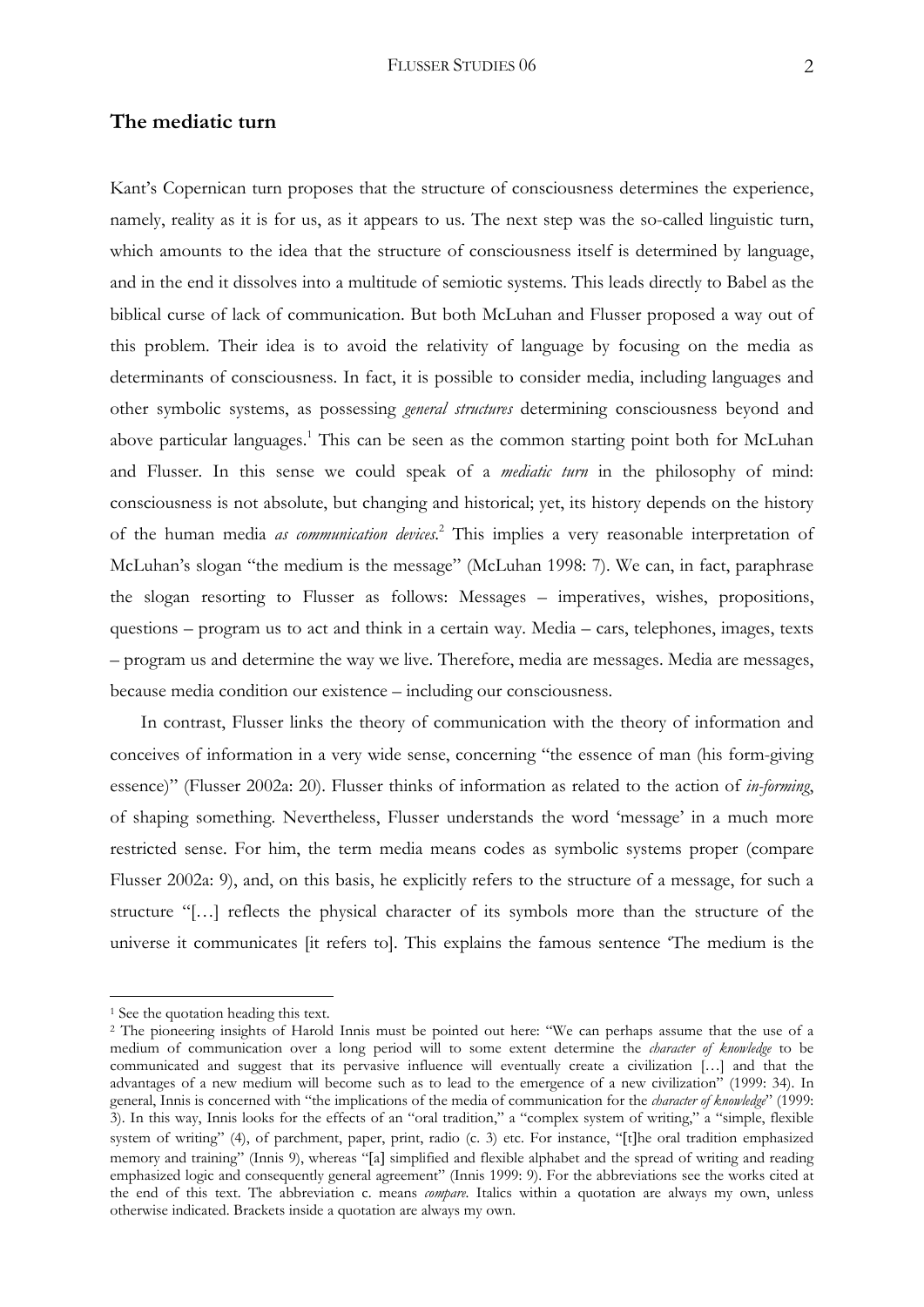#### FLUSSER STUDIES 06 3

message'" (Flusser 2002a: 15). The transformation of a Kantian heritage is apparent here. A symbolic system symbolizes or means some kind of universe, and the naïve idea about this lies in believing that the message merely re-presents, that is, somehow mirrors the fact or situation it refers to. But Flusser stresses the *in-formative* character of the medium in terms of the fact or situation it refers to: "[…] the *structure* of the text *imprints itself* on the situation, exactly as the *structure* of the image imprints itself on it. Both text and image are '*mediations*' […]" (Flusser 2000a: 14). Consequently, we could paraphrase Kant's Copernican turn by saying that the structure of consciousness imprints itself on the phenomena, that is, that consciousness is *mediation*.

 In a much more general sense McLuhan holds that "[…] 'the medium is the message' because it is the medium that *shapes* and controls the scale and form of human association and action […]" (McLuhan 1998: 9); it informs them. For McLuhan technologies "[…] are media of communication […] in the sense that they *shape* and rearrange the patterns of human association and community" (McLuhan 1998: 127). In other words, "[…] the *formative* power in the media are the media themselves […]" (McLuhan 1998: 21). They are in-formative "in [their] patterning of human relationships" (McLuhan 1998: 8). Broadly speaking, we could say that, for Flusser, the universe we conceive (through texts) or imagine (through images) is structured (in-formed) through the codes, whereas for McLuhan "our relations to one another and to ourselves" (McLuhan 1998: 8) are structured, shaped, configured by technologies (hardware and software). Following Flusser, we could say that the essence of humanity lies, in general, in its form-giving capability, but besides that, different code structures – which are nothing but something formed by the human – inform messages differently, imprint their structure on the messages, and, on their part, the messages themselves form our consciousness and, thus, our existence. On the other hand, following McLuhan, we could say that the forming or shape-giving capability is transferred from humanity inventing and creating media to the media, for they are the *message*, that which in a kind of feedback in-forms humanity shaping its consciousness and its life. Both in Flusser and in McLuhan we find a kind of form-giving feedback: from the human to codes, from codes to the human (Flusser), from the human to media, from media to the human.<sup>3</sup> Nevertheless, a noticeable difference between Flusser and McLuhan as to such form-giving capability is that whereas McLuhan stresses the formative power of media, Flusser stresses the

<sup>3</sup> See Innis: "A medium of communication has an important influence on the dissemination of knowledge over space and time and it becomes necessary to study *its characteristics* [Flusser: "structure of a message"] in order to appraise its influence in the cultural setting"(33). With "characteristics" of the medium Innis refers to, for instance, the heaviness or to the durability of it, which, in some sense, precedes Flusser's preoccupation with the "physical property of the symbols." Flusser for his part says that "[…] the product strikes back on man" (Flusser 2002b: 165).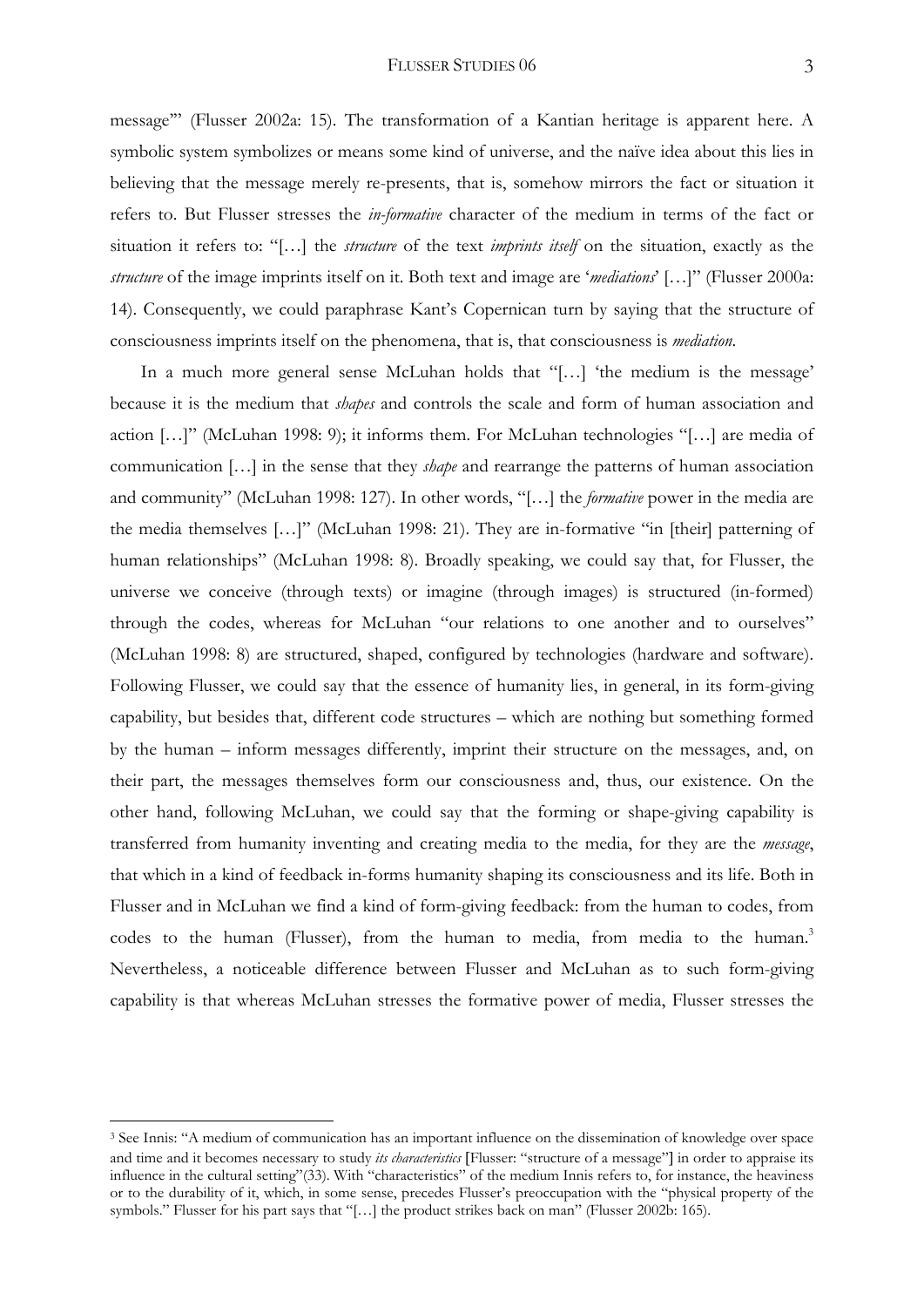other term, the in-formative capability of humanity, which he identifies in the end with human freedom (compare Flusser 2002a: 7n.).4

## **Media and a threefold human history**

1

The next step for McLuhan is to look for key media in human history, for instance, language, city, alphabet, car or computer. He discusses a variety of media, but picks out oral language, the alphabet, and electricity (in fact, electric media in general) as especially important ones. McLuhan attributes to them the greatest shaping power for human relations. Correspondingly, he differentiates between the preliterate and post-literate cultures, and on the other hand, literate culture. The phonetic alphabet becomes for McLuhan the key to distinguishing between the three designated cultures. The preliterate one is the oral culture or the acoustic culture, for it is oral/aural in character. Another term for it is simply orality.<sup>5</sup> The post-literate culture corresponds to the electric age, whereas the literate culture corresponds to the mechanical age or industrial age. In this way, according to McLuhan, the history of humankind is constituted by the preliterate or oral stage, the literate or mechanical one, and, finally, the post-literate or electric age.

 For his part, Flusser focuses on codes proper, and depending on the *dominant* communication codes,<sup>6</sup> he distinguishes between pre-historical, historical, and post-historical existence.<sup>7</sup> He differentiates such forms of existence by explicitly adopting a structural point of view that leads him to look for the structure of a message as the structure of the medium. This leads him to the "physical properties of symbols" (Flusser 2002a: 15), according to which he distinguishes as the three dominant codes traditional images, writing or written lines, and technical images. Interesting is the fact that McLuhan's literate cultures coincide completely with Flusser's historical being. As a result, and what appears, at first glance, somewhat surprising, McLuhan's tribal or *oral* cultures seem to coincide with Flusser's mythical being governed by traditional

<sup>4</sup> Flusser identifies producing both pure things and symbolic things as producing something artificial, non-natural, and as such considers it an act of freedom. So he speaks of "human communication as a phenomenon of freedom" (Flusser 2002a: 7). In this paper we are focused more on the similarities than on the differences between McLuhan and Flusser; discussing Flusser's ideas about communication and freedom would go beyond the scope of this paper.<br>
<sup>5</sup> As W. J. Ong uses it. See, for instance, *Orality and Literacy*, Routledge, New York, 1982.<br>
<sup>6</sup> In spit

media as a technical term. Nevertheless, he very rarely refers to "imaginal media," "surface media," and "conceptual media" (Flusser 2002a: 28, 30) as synonyms for images and writing. On the other hand, Flusser addresses the general usage of the term "mass media" when he speaks of TV and cinema, for example (compare Flusser 2002a: 18n.). 7 Occasionally, Flusser refers to two other, previous ages of humankind: the first one was the age of primitive man,

who was characterized by "concrete experience"; the second one was between 2 000 000 and 40 000 B. C., a period in which the human became a subject against objects, say, stone knives and carved figures (Flusser 2000a: 10). Nevertheless, such original ages of humankind do not play a relevant role in Flusser's theory about codes and consciousness.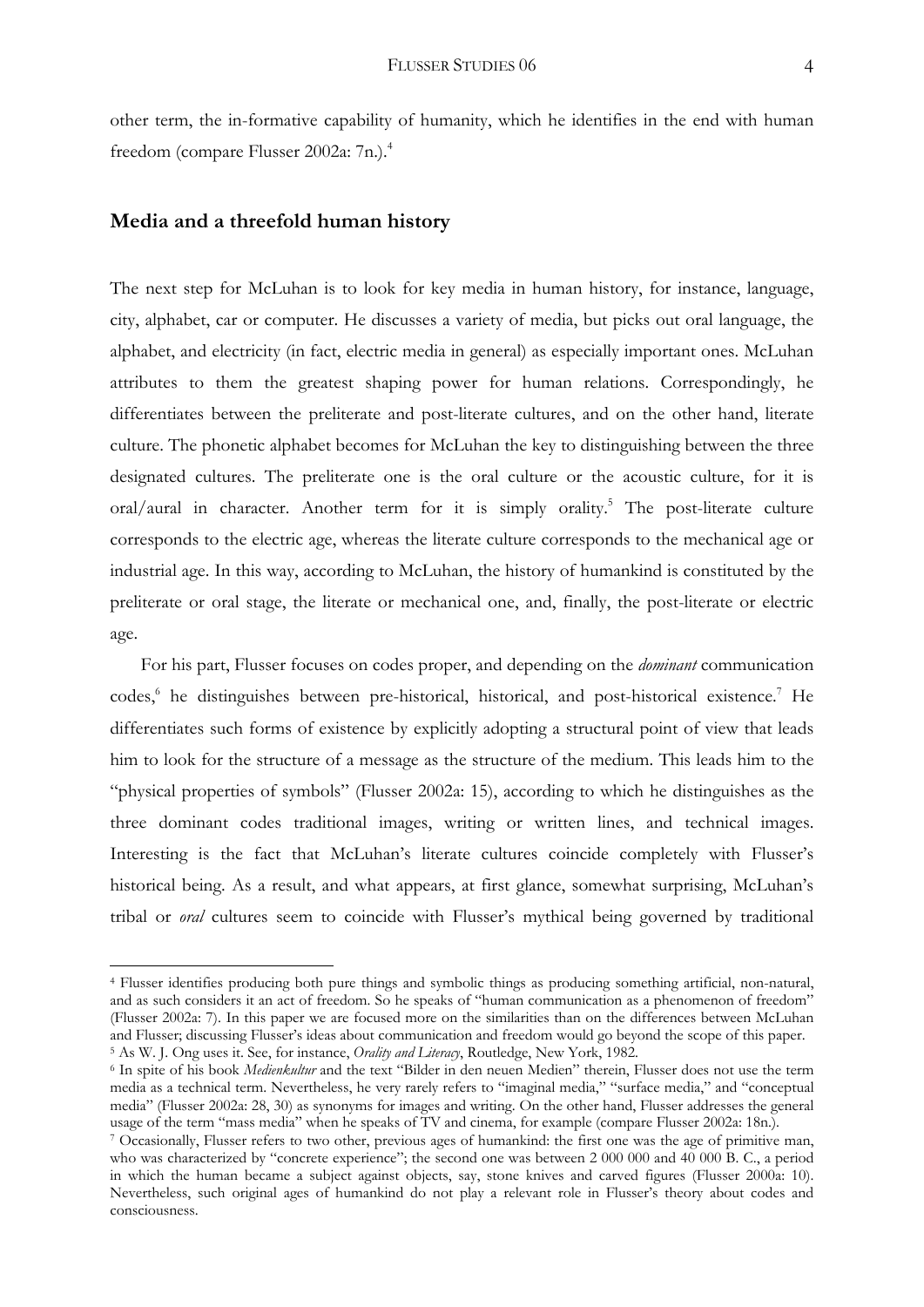*images*. One may wonder, in fact, why McLuhan's tribal cultures, with "a dominant *auditory* senselife" (McLuhan 1998: 86), which McLuhan also considers mythic, coincide with Flusser's mythical existence or pre-historical world dominated by *images*. Setting this aside for the moment we also have McLuhan's post-literate cultures of the electrical age coincide with Flusser's posthistorical being" dominated by techno-images. At this point it must be stressed that McLuhan's and Flusser's theories about these stages of humankind distinguish corresponding kinds of mind or consciousness.

 For Flusser there is a sequence of modes of consciousness, namely, magic-mythical consciousness or imagination, historical consciousness or conceptualization, and, finally, technical imagination or techno-imagination, each corresponding to the dominant codes. For McLuhan there is a sequence of modes of awareness constituted by non-literate awareness, which is an "acoustic […] awareness" (McLuhan and Powers 1992: 15); the critical awareness trained by alphabetical writing; and, finally, the new awareness corresponding to the electric media. The awareness corresponding to both orality and the electric age seems to be very similar for McLuhan, in fact, structurally, it seems to be the same, for he holds that "the forms of awareness imposed on the twentieth century by electronic technology" are mythic in mode (McLuhan and Powers 1992: 7). At any rate, the awareness corresponding to both oral societies and to the electric age is, according to McLuhan, an integral awareness or inclusive awareness.

# **Speech, images and writing**

As mentioned above, McLuhan divides the history of humankind into the pre*literate* or oral stage, the *literate or mechanical* age, and, finally, the post-*literate* or electric age. In fact, McLuhan considers *literacy* as the paramount case of mechanization. Mechanization "[…] is achieved by fragmentation of any process and by putting the fragmented parts in a series […]" (McLuhan 1998: 11n.). Furthermore, "[...] the technique of fragmentation [...] is the essence of machine technology" (McLuhan 1998: 8). The alphabet is not a machine in the normal sense of the word; nevertheless, it embodies the essence of machine technology. Obviously, what the alphabet mechanizes, that is, *fragments* und *puts in a series*, is *speech*. On the other hand, concerning not only the alphabet but the linear codes in general, Flusser stresses not speech but *images*. Linear codes "[…] *rip* the images […]" (Flusser, 1999: 10) and unroll them into rows: "The *invention* of writing consisted *not so very much* in the invention of new symbols, but rather in the unrolling of the image into rows ('lines'). We can say that with this event *prehistory* ends and *history* in the true sense begins." By "unrolling the image into rows," writing "[…] rolls the scene out and transforms it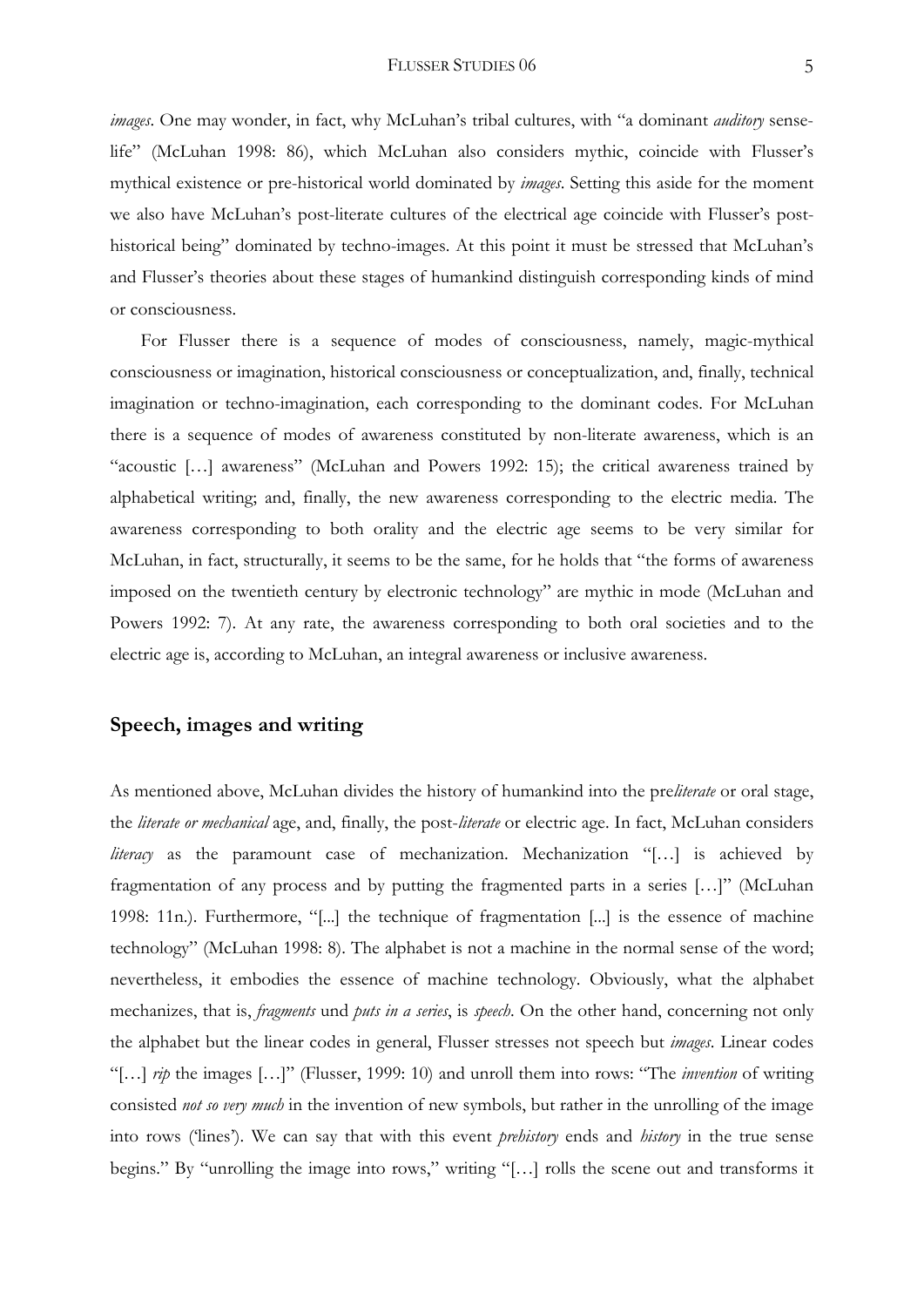into a *story*. It 'explains' the scene in that it enumerates each individual symbol clearly and distinctly [...]" (Flusser 2002a: 38).

 For McLuhan the phonetic alphabet is a very basic mechanization or fragmentation, for it carries "the *analysis* of the various sounds of speech to the level of complete abstraction" of any meaning: "The basis of alphabetic abstraction is the phoneme, the irreducible meaningless 'bit' of sound, which is 'translated' by a meaningless sign. The phoneme is the smallest 'sound unit' of speech, and it has no relation to concept or semantic meaning" (McLuhan and McLuhan 1999: 14). Being bare of any meaning, the phoneme is *outside of any context* whatsoever. At this point there is both a deep coincidence with and an important difference between Flusser and McLuhan. For Flusser, linear writing is based on "[…] the act of *tearing things* [in this case representations] *out of their context*, to arrange them in rows" (Flusser 2002a: 42), and this resembles in some sense the creation of phonemes.<sup>8</sup> However, for McLuhan, the phoneme is something absolutely new; for this reason, alphabetic writing is something completely different from all other linear codes or writings.<sup>9</sup> The alphabet achieves a "one-to-one matching of sign and sound […] rendering the signs themselves inherently meaningless," (McLuhan and McLuhan 1999: 14), for already the phoneme, the sounds, are completely meaningless: "[…] meaningless letters are used to correspond to semantically meaningless sounds" (McLuhan 1998: 83). Both the phoneme and the letter imply abstraction to the point of a total lack of meaning. Flusser stresses the act of ripping the images and putting their elements into a row, that is, of telling a *story* through whatever writing, whereas McLuhan stresses the radical fragmentation of speech achieved just through the alphabet. Flusser focuses on the origin of historical consciousness, whereas McLuhan focuses on the psychological training for fragmenting and, thus, mechanizing. This difference leads Flusser to stress the consciousness of *time* and McLuhan to stress the consciousness of *space*. 10 In fact, to tear things out of their context is, according to McLuhan, the main psychic, theoretical and practical attitude of Western human beings, fostered by the phonetic alphabet. McLuhan refers to this as the creation of "[…] a figure minus a ground, floating around devoid of its original context" (McLuhan and Powers 1992: 79). Mechanization is

<sup>8</sup> In fact, to tear things out of their context is, according to McLuhan, the main psychic, theoretical and practical attitude of Western humanity, fostered by the phonetic alphabet. McLuhan refers to this as the creation of "[…] a figure minus a ground, floating around devoid of its original context" (McLuhan and Powers 1992: 79). Mechanization is just this kind of fragmentation plus setting the fragments "in a series," as we saw above. To put in a series is, simultaneously, to create homogeneous space, even though it is the visual representation of historical time.<br><sup>9</sup> See the quotation heading this text, and furthermore: "[...] pictographic and hieroglyphic writing

Babylonian, Mayan, and Chinese cultures […] give[s] pictorial expression to oral meanings. As such, they approximate the animated cartoon and are extremely unwieldy, requiring many signs for the infinity of data and operations of social action. In contrast, the phonetic alphabet, by a few letters only, was able to encompass all languages. Such an achievement [...] involved the separation of both signs and sounds from their semantic and dramatic meaning. No other system of writing had accomplished this feat" (McLuhan 1998: 87).

<sup>&</sup>lt;sup>10</sup> McLuhan considers that "[...] visual space structure is an artifact of Western civilization created by Greek phonetic *literacy* […]" (McLuhan and Powers 1992: 45).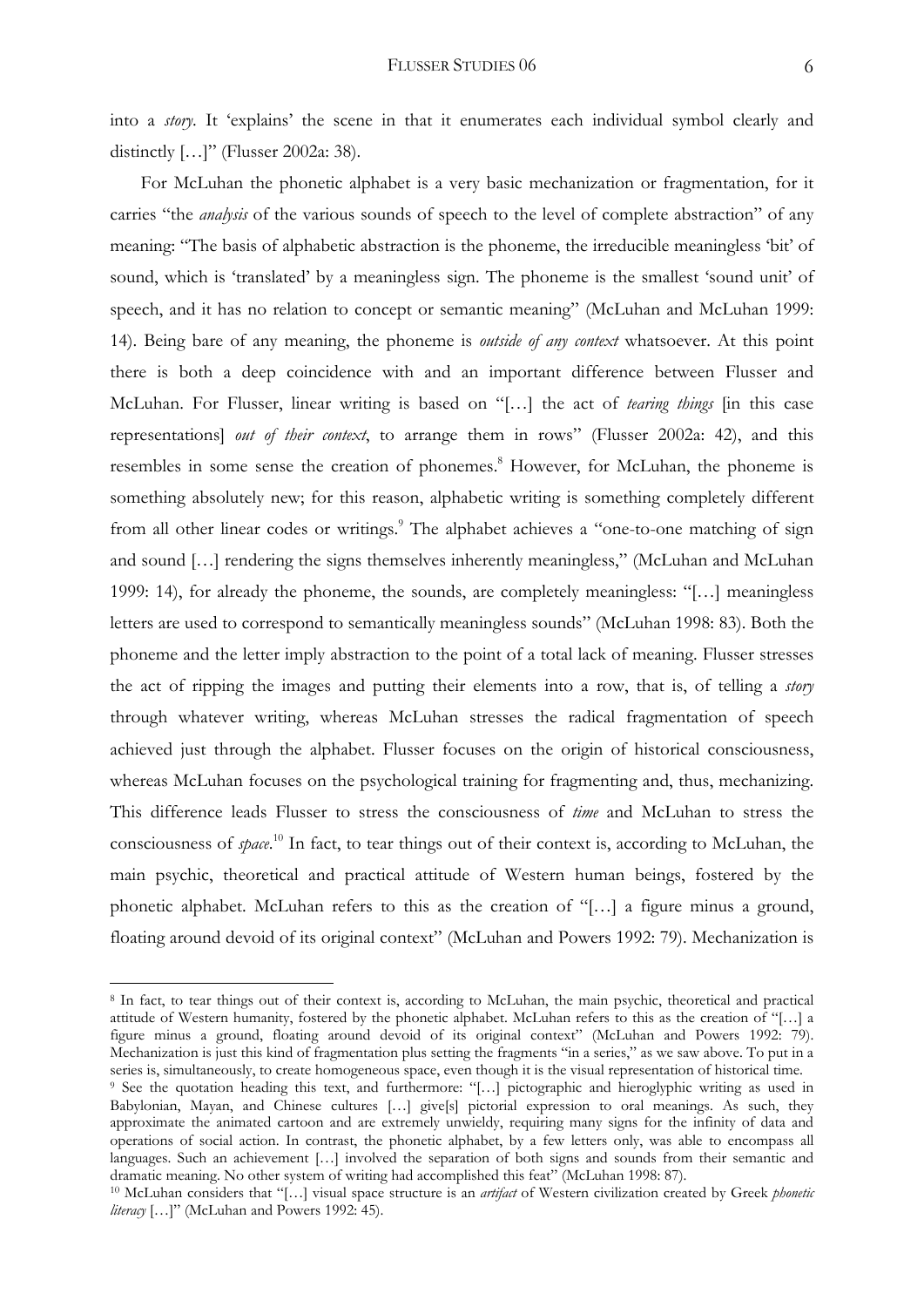### FLUSSER STUDIES 06 7

just this kind of fragmentation plus the act of stetting the fragments in a series, as we saw above. To put in a series is, at once, to create the homogeneous space of Western humanity,<sup>11</sup> even though it is the *visual* representation of historical time. In analyzing literate societies McLuhan follows the lead of Harold Innis, who refers to "the increasing pressure of the written and printed tradition toward the organization of space" (1999: 131), and according to whom "[a] decline of the oral tradition meant an emphasis on writing (and hence on the eye rather than the ear) and on visual arts, architecture, sculpture, and painting (and hence on *space* rather than time)" (1999: 131). McLuhan, thus, stresses the link between writing and the rise of homogeneous space, whereas Flusser insists on a new, linear, and historical, consciousness of time emerging with writing.<sup>12</sup> In the end, it is tempting to conflate both approaches in a Kantian way by stressing time and space as forms of experience and stressing their dependence on codes.<sup>13</sup>

 Returning to McLuhan, I summarized that the richness and complexity of ancient oral communication becomes fragmented and reduced to less than thirty uniform phonemes and the corresponding standardized letters, which leads to the possibility of transposing basic *visual* uniformity into a mental organization of *experience in general*. The consequences are enormous: "Only alphabetic cultures have ever mastered connected lineal sequences as pervasive forms of psychic and social organization" (McLuhan 1998: 85). This fact *informs* experience in general: "The breaking up of *every kind of experience* into uniform units […] has been the secret of Western power over man and nature alike" (McLuhan 1998: 85). That is, the alphabet becomes a *form of experience* in a quasi Kantian sense. McLuhan adds: "That is the reason why our Western industrial programs have quite involuntarily been so militant, and our military programs have been so

<sup>11</sup> For McLuhan's analysis about space in preliterate and literate societies, see my article *El carácter tecnológico de la percepción espacial*, A Parte Rei 41, September 2005. http://serbal.pntic.mec.es/AParteRei/; http://serbal.pntic.mec.es/~cmunoz11/carrillo41.pdf<br><sup>12</sup> Referring to Flusser's conceiving of space we could say that he thinks of it in temporal terms. Space is for him

either surface or line, and the "the difference between the one-dimensional line and the two-dimensional surface […] is one of temporality […]" (Flusser 2002a: 23), that is, we are dealing here with "two types of temporality" (Flusser 2002a: 23). As we have seen, Flusser means by that the difference between the circular or cyclical time of mythical consciousness and the linear time inherent to historical consciousness. On his part, McLuhan does not reduce space to time or vice versa. He thinks of the whole mechanical age in spatial terms, he associates it with what he calls the *visual bias* brought about by alphabetical writing and stressed by print. On the other hand, he conceives both of preliterate and post-literate societies as characterized by things occurring or being experienced not successively but simultaneously. So, McLuhan writes "[…] for tribal man […] there is no history: all is present […]" (McLuhan and Powers 1992: 13). Similarly, "[…] the ground of the latest Western technology is electronic and simultaneous […]" (McLuhan and Powers 1992: 68). Nevertheless, he also thinks – as does Flusser – of the synchronic as circular (compare McLuhan and Powers 1992: 10), and so he argues that "[t]he order of ancient or prehistoric time was circular, not progressive" McLuhan and Powers 1992, 36). For McLuhan, too, the progressive time is, of course, the historical time. It is, thus, unsurprising that both McLuhan and Flusser consider pre-historical humanity as mythical and they both also find strong mythical elements in the post-historical (Flusser) or post-literate age (McLuhan). Finally, it should be noted that Flusser also occasionally refers to four dimensions (space plus time) and to three dimensions (compare Flusser 2000a: 10); in the case of technical images, which are generated starting from "points," he refers to zero-dimensionality.

<sup>&</sup>lt;sup>13</sup> It should be mentioned here that it was also Innis who first stressed the relationship between the "characteristics" of a medium and space and time. He explicitly discussed the "bias of significance" of a medium for a culture according to the "relative emphasis on time or space" of such a medium (c. Innis 1999: 33n.).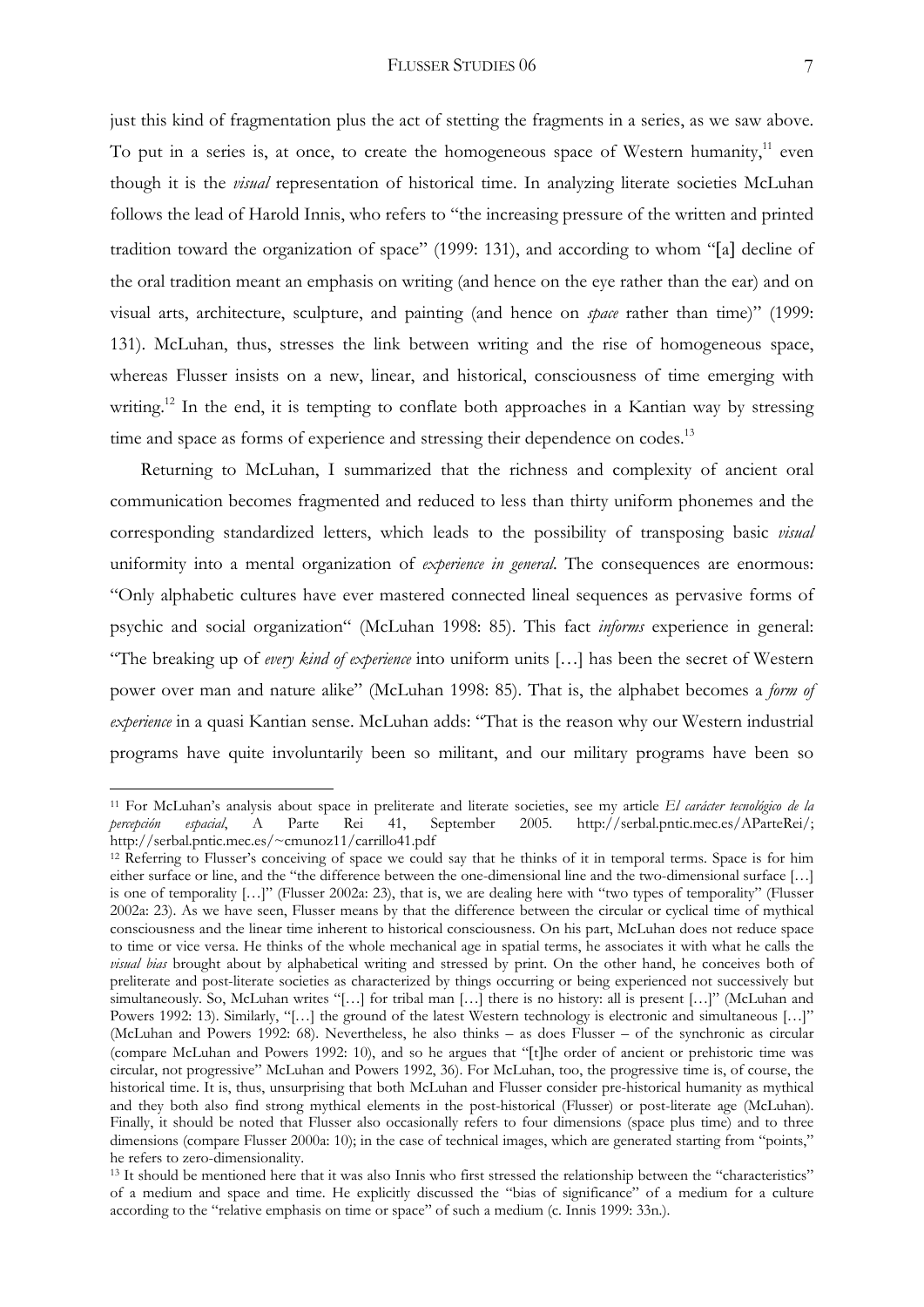#### FLUSSER STUDIES 06 8

industrial. Both are *shaped* by the alphabet in their technique of transformation and control by making all situations *uniform* and *continuous*. This procedure, manifest even in the Greco-Roman phase, became more intense with the uniformity and repeatability of the Gutenberg development" (McLuhan 1998: 85n). Furthermore, "Western man," that is literate cultures, "acquired from the technology of literacy the power to act without reacting. […] We acquire the art of carrying out the most dangerous social operations with complete detachment" (McLuhan 1998: 4). Western "man" can separate action from feeling–this is a fragmenting–and this can be seen as the mental training provided by the alphabet that enables analyzing and fragmenting every experience. The analytical fragmentation of speech and experience through the "[…] uniformity of codes [is] the prime mark of literate and civilized societies […]" (McLuhan 1998: 84). And let's remember the aforementioned idea of Flusser's about the structure of the text imprinting itself on the situation. In the same vein, McLuhan states that "[c]ivilization is built on literacy because literacy is a uniform processing of a culture by a visual sense extended in space and time by the alphabet" (McLuhan 1998: 86). It is in this way that the phonetic alphabet, as a unique technology, produced, informed or shaped, thus, the mechanical and industrial human. Equally explicitly, McLuhan suggests that "[…] the written alphabet with its lineal structure was able to create the conditions conducive to the development of the Western *mental ethos*, especially, science, technology, and rationality" (McLuhan and Powers 1992: 73).

 For his examination of the relationship between traditional images and texts, Flusser starts with pictorial writings. He interprets the wedge-shaped Mesopotamian tiles as rows of *figures* rearranging an image, or scene. He says that "[t]he line […] rips the things from the scene to arrange them anew  $[...]'$  (Flusser 2002a: 38), that is, in rows.<sup>14</sup> An important point here is, for Flusser, that *scenes* are rearranged, resulting in *processes*. Linear codes "[…] demand progressive reception. And the result is a new experience of time, this is, linear time, a stream of unstoppable progress, of dramatic unrepeatability […], in short, *history*. With the invention of writing, history begins, not because writing keeps a firm hold on processes, but because it transforms scenes into *processes*: it generates historical consciousness" (Flusser 2002a: 39). The step from imagining the world through scenes to thinking of it as processes is the step from circular or magical to lineal or historical consciousness of time.

<sup>14</sup> But elsewhere, Flusser refers to "certain Mesopotamian tiles" (Flusser 2002a: 63) accompanied by "'cuneiform symbols form[ing] lines, and they obviously mean the image they accompany. They 'explain,' 'recount,' 'tell' it. They do so […] by rendering 'explicit' what was 'implicit' within the image" (Flusser 2002a: 64).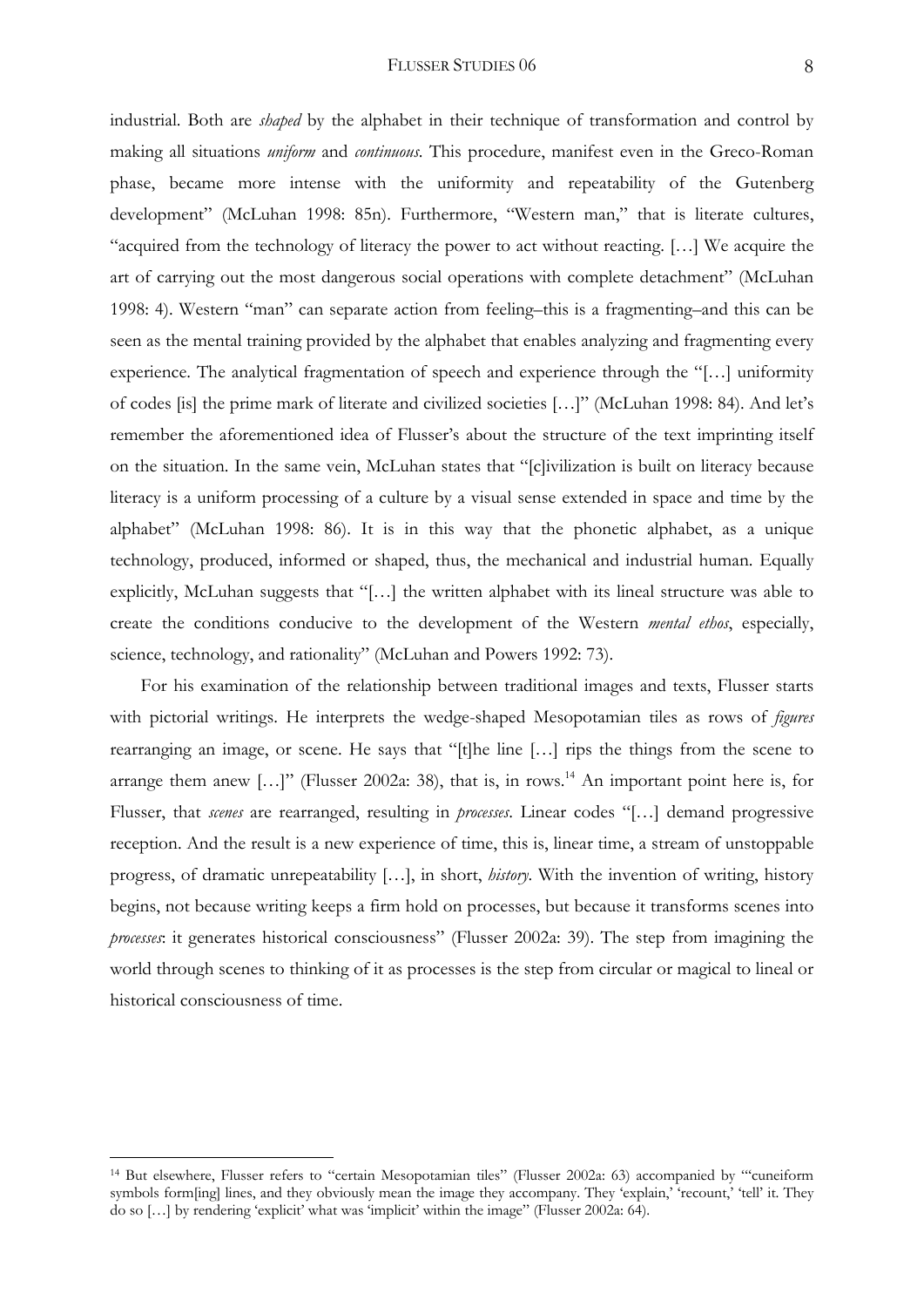## **Orality and images**

1

For McLuhan the oral cultures are shaped by speech as something not yet fragmented, and, thus, still multilayered. According to him, "[o]nly the phonetic alphabet makes […] a sharp division in experience […]" (McLuhan 1998: 84), whereas "[t]he spoken word involves all of the senses *dramatically* [...]" (McLuhan 1998: 77n.).<sup>15</sup> This means a sensual involvement that refers to "[t]he variety of senses involved in oral discourse, the gestures and tonalities" accompanying it (McLuhan and Watson 1997: 30). In contrast, the visual stress produced by alphabet eliminates such sensual involvement, the dramatic character of speech. It is in this way that "[a]s an intensification and extension of the visual function, the phonetic alphabet diminishes the role of the other senses of sound and touch and taste in any literate culture" (McLuhan 1998: 84). But the oral world of archaic cultures is governed by the "iconic principle of simultaneous touch and interplay" (McLuhan 1998: 185) between all things and events, which is the opposite to the breaking up of every kind of experience into uniform units, or the principle of fragmentation brought about by alphabetic technology. For the members of an oral society every element of a configuration necessarily refers to the meaningful whole, namely, to the cosmos of the culture. And this holds true for all the codes of any preliterate cultures. The elements of such codes, be they actions, gesticulations, colors, memory aids, tri-dimensional figures, words, chains of words, images proper or non-alphabetic written symbols possess this holistic character, too. For this "[…] reason we find myths difficult to grasp […;] they do not exclude any facet of experience as literate cultures do. *All the levels of meaning are simultaneous*" (McLuhan 2000: 72). This is what McLuhan terms the "iconic principle," for "[t]he *flat* icon has multitudinous layers of significance [...]" (McLuhan and Watson 1997: 89). In other words, the *inclusive* form of the icon implies a *simultaneous* order and is at once an *inclusive* order. Myths, purely oral narratives, function, therefore*, like images*, for on the *surface* of any image "[a]ll levels of meaning are simultaneous […]" since images are the icons proper (McLuhan 2000: 72).

 Interestingly, the simultaneity of meaning in oral cultures stressed by McLuhan resembles very closely two notions of Flusser's about images in mythical societies. The first one is the connotative character of images. Flusser says that "[…] images are […] 'connotative' (ambiguous) arrays of symbols: they allow for interpretation" (Flusser 1999: 89). Simultaneity of meaning is ambiguity, as Flusser stresses it: In deciphering an image the "[…] grasping eye has to wander around the image *analyzing* it in order to get the meaning" (Flusser 2002b: 24). But the image is necessarily a closed surface; for this reason the hovering eye *must* "[…] always *return* to every

<sup>&</sup>lt;sup>15</sup> The last paragraph above contains the word "dramatic." For Flusser it means the unrepeatability of historical processes and events. For McLuhan it means "multi-sensorial."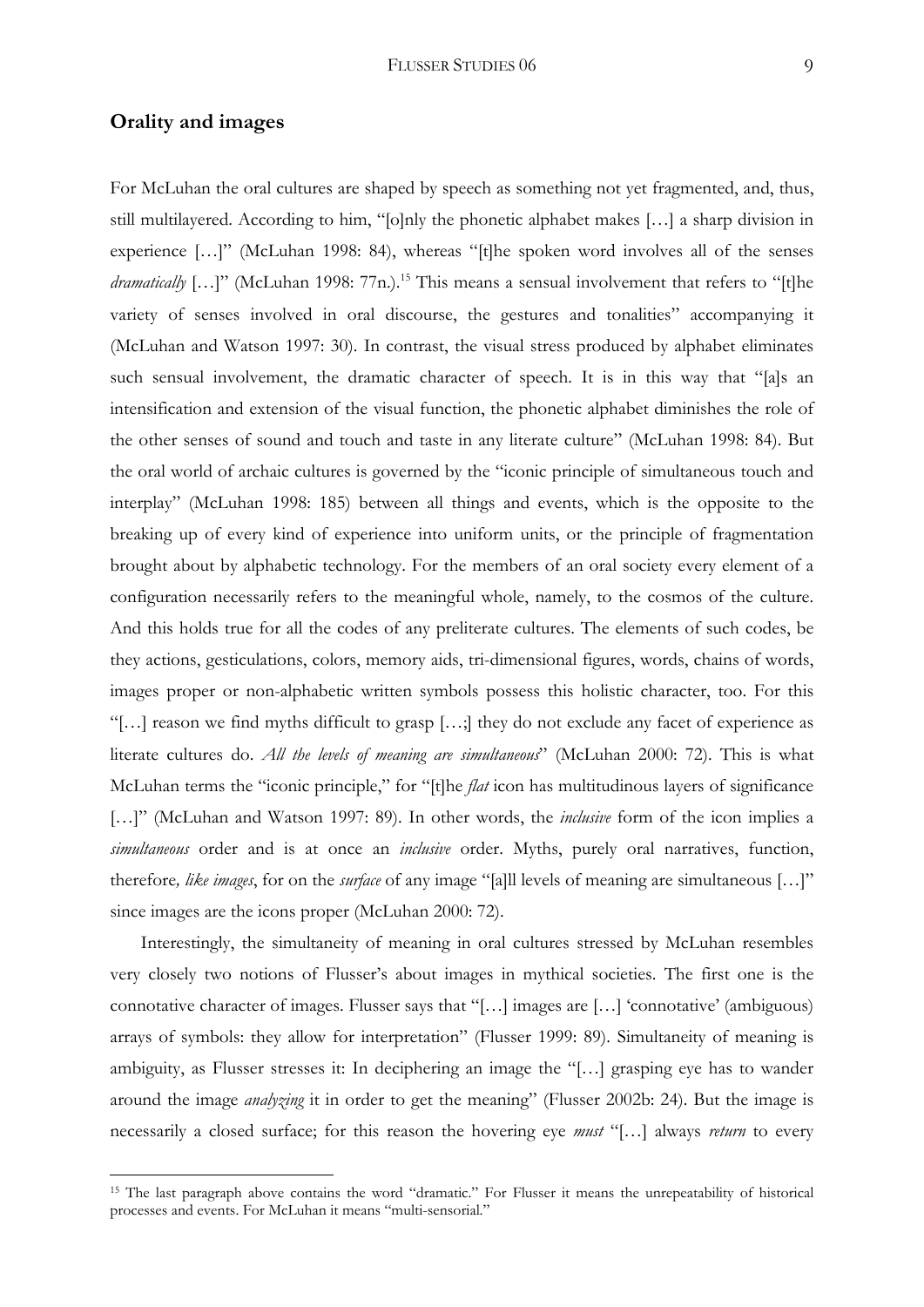given element of the image […]" (Flusser 1999: 9). This leads to "[…] arrays of meaning in which one element endows another element with meaning and gets its meaning from that other element [...]" (Flusser 1999: 9), creating a reciprocal meaning based on reciprocal relations. It is precisely this fact that generates ambiguity. "The eye that deciphers an image scans the surface, and it thus establishes *reversible* relations between the elements of the image. It may go back and forth while deciphering the image" (Flusser 2002a: 64). And the point is that "[t]he reversibility of relations that prevails within the image characterizes the world for those who use images for the understanding of the world, who 'imagine' it. For them, all things in the world are related to each other in such a reversible way […]. It is just as true to say that night follows day as that day follows night […]" (Flusser 2002a: 64). That is, the night means the day as well as the day means the night, both of them endow each other with meaning. On the other hand, the circularity in scanning the figures or elements on the closed surface implies a kind of synchrony or, in McLuhan's terms, simultaneity. This is the second parallelism between McLuhan's idea of the simultaneity of meaning and the way Flusser conceives of images.<sup>16</sup> As we shall see below, in the end McLuhan conceives of oral language or speech as "iconic," that is, as if it were an image.

 In spite of the broadness implied in McLuhan's approach to the media as messages, he really stresses – as Flusser does – the communicative codes proper. We have, thus, two extremes: oral and alphabetic codes. Between these two extremes, in McLuhan's analysis, lie the images proper, every kind of pictographic codes, and syllabaries as the last development of writing systems before alphabetic writing. Furthermore, both purely oral communication, in its necessarily poetic, that is, rhythmic and formulaic structure, and images proper are configurations endowed with multileveled meaning; both are "graphic or iconic." By the same token, "[…] the ideogram is an *inclusive gestalt*, not an analytic dissociation of senses and functions like phonetic writing" (McLuhan 1998: 84). Conversely, "[t]he phonetically written word sacrifices worlds of meaning and perception" (McLuhan 1998: 83). Both oral and pictorial codes – as well as alphabetic codes – shape existence, perception and consciousness. This conclusion expresses actually what might be called the mediatic turn in the theory of consciousness.

<sup>&</sup>lt;sup>16</sup> It should be noted that McLuhan's simultaneous meaning and multiple meaning layers imply something structurally very close to Flusser's reversible meaning relations. At any rate, there is here a kind of ambiguity concerning each element in a configuration (McLuhan) or element on the surface of any image (Flusser): everything relates to everything else. Possibly, such relationship could also be thought of as the feedback between elements in changing structures.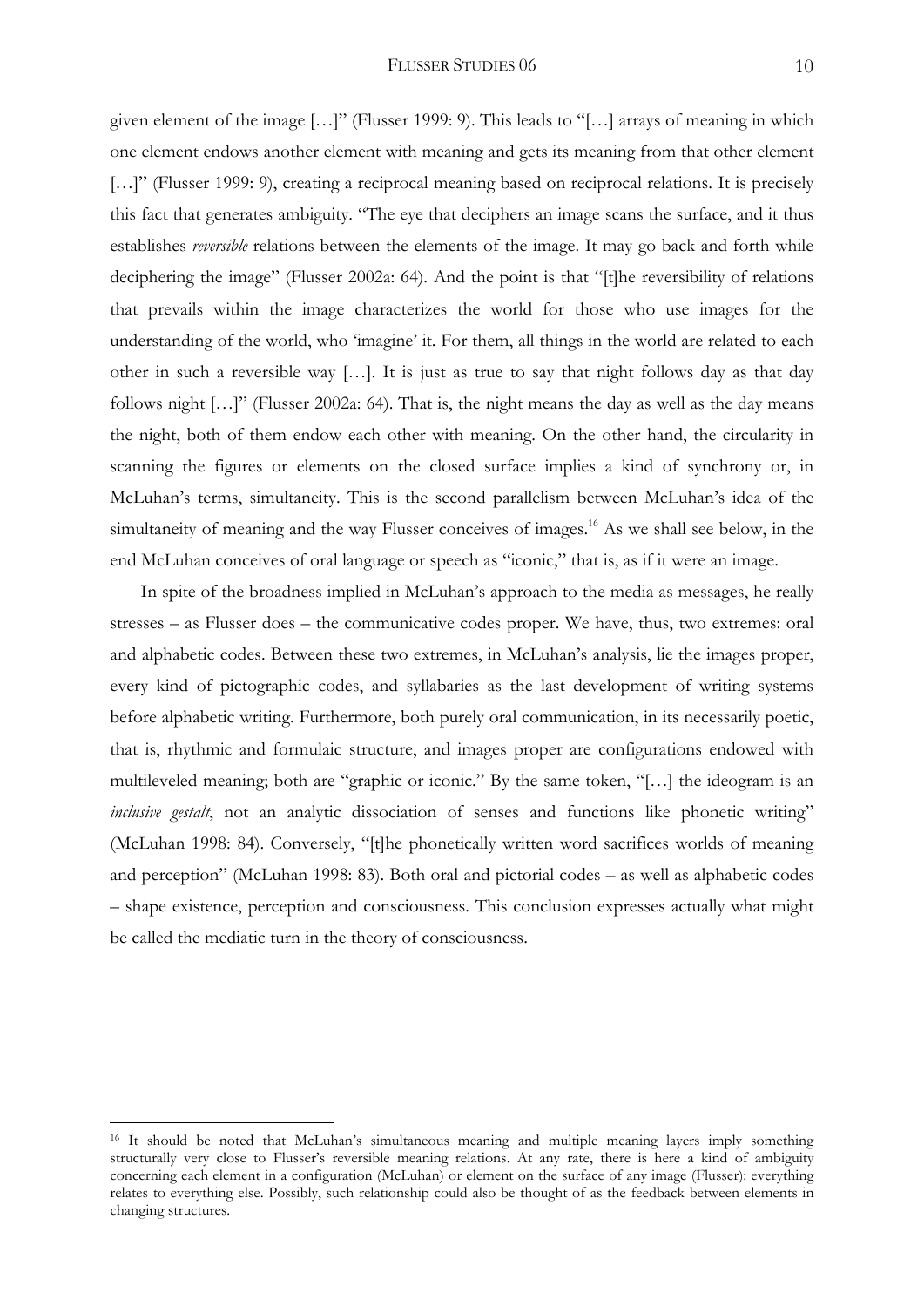## **The electric age and techno-images**

Finally, the electric age or the post-literate cultures (McLuhan), as well as the post-historical existence (Flusser) mean a revolutionary new situation in which alphabetical writing loses its importance. For McLuhan, the electric media are retrieving old forms of oral, archaic cultures. They are retrieving mythic forms of being. In fact, simultaneous order characterizes not only the mythic proper, but, according to McLuhan, it should also be the main trait of the current electric age, in which "[w]e live mythically […]" (McLuhan 1998: 25). No wonder, then, that McLuhan illustrates the simultaneous order as a kind of linkage of elements when he refers to our relations to the press. In newspaper "multiple information items are arranged in a *mosaic* on one sheet." By the same token, "[…] news magazines are preeminently *mosaic* in form […]." That is, both in newspaper and in news magazines all the news is *simultaneously* present and the only link between them is the date of the issue. Actually, there is no previously determined order with regard to how to read the news. Furthermore, a single piece of the mosaic is in itself nearly meaningless; its meaning arises in the interplay with the whole, namely the corporate image presented in such media: the mosaic form does not offer "[…] windows on the world like the old picture magazines […]. Whereas the spectator of a picture magazine is passive, the reader of a news magazine becomes much involved in *the making of meanings* for the corporate image" (McLuhan 1998: 204). McLuhan conceives of such use of eyes in reading even as acoustic. Other instances are radio and TV: "[…] radio and TV […] have the […] power of imposing an *inclusive* order […]" (McLuhan 1998: 255), for both radio and TV have the *inclusive* form of an icon. Inclusive amounts here to simultaneous, and McLuhan uses also the term 'mosaic'. In fact, "[t]he *mosaic* approach is not only 'much the easier' in the study of the *simultaneous*, which is the *auditory field*; it is the only relevant approach. In the *iconic* and *mosaic form* there is no attempt to reduce *space* to a single uniform, and connected character such as was done with perspective: it is a *simultaneous field of relations*. *Mosaic, iconic form* is discontinuous, abrupt, and *multileveled*, as is iconic art" (McLuhan and McLuhan 1999:  $55$ ).<sup>17</sup> Now, it is understandable why McLuhan speaks of the mosaic of the TV image and sustains Tony Schwartz's thesis that "[i]n watching television, our eyes function like our ears." McLuhan almost repeats this by saying that in watching TV we "[...] use the eye as an ear […]" (McLuhan and Powers 1992: 63). In general, it should hold true that "[i]n the electronic age […] we encounter new shapes and structures of human interdependence and of

<sup>17</sup> Interestingly, McLuhan speaks also of the mosaic image, which is different from many images. The difference is a picture by Michelangelo and a cubist painting by Picasso. The first one would be, using McLuhan's terminology, a spatial, visual image, whereas the Picasso would be configurational, "acoustic." In short, iconic art is for McLuhan the art of rejecting perspective and a defined point of view image (compare McLuhan 1998: 5, 12n, 19).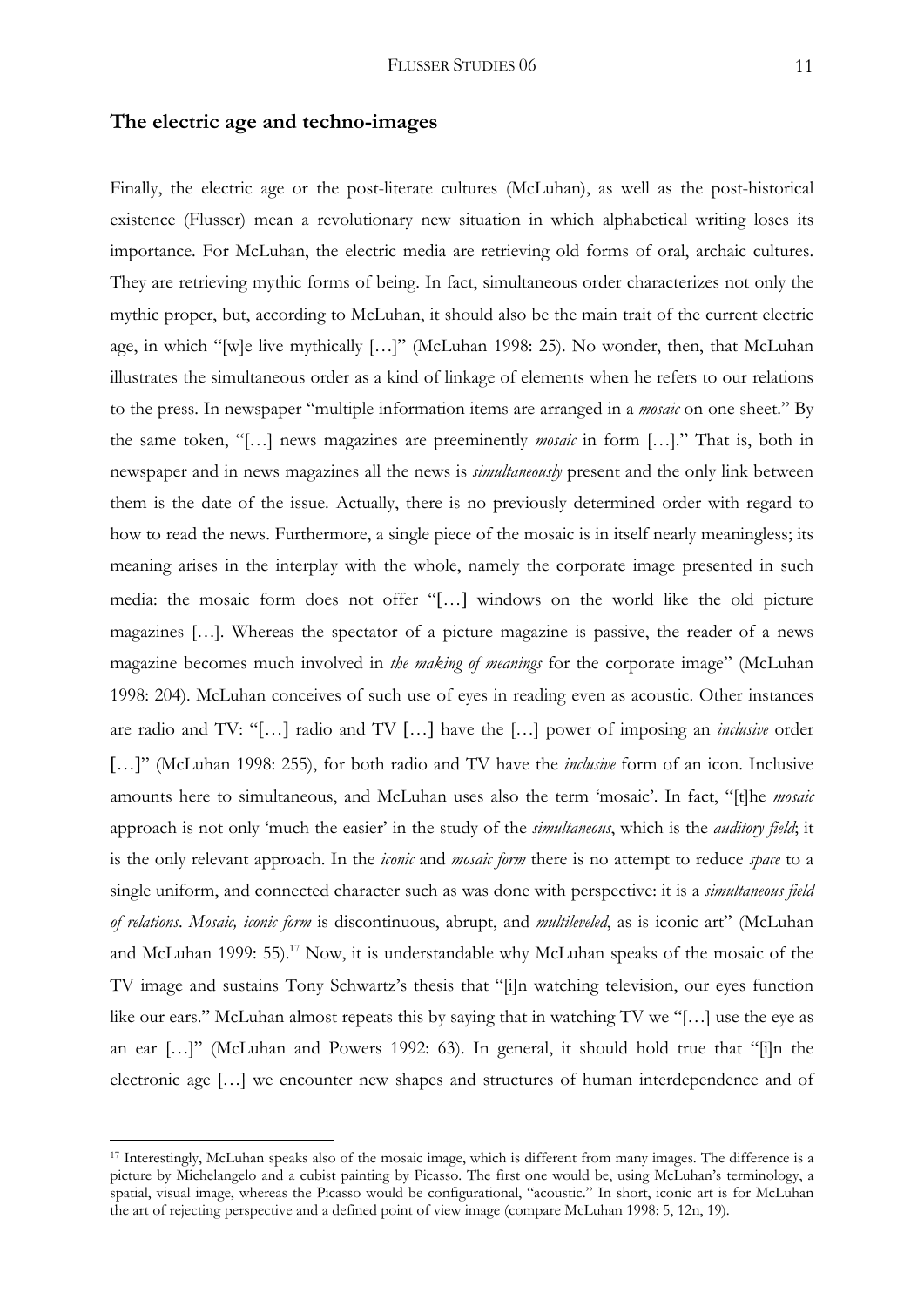expression which are 'oral' in form even when the components of the situation may be nonverbal" (McLuhan 2000: 3).

 But just as the electric based media, like newspaper, radio, TV, hypertext, etc., retrieve the iconic form, the question arises for McLuhan as to whether we are at the limit of civilization and at the onset of retribalization in the global village. The questions makes sense, for the electric technologies not only compress the world into a global village but retrieve the multileveled meaning inherent to oral or mythic cultures. McLuhan, in fact, says that "[t]he implosive (compressional) character of the electric technology plays the disk or film of Western man backward, into the heart of tribal darkness or into […] 'the Africa within.' The instant character of electric information movement does not enlarge, but involves, the family of man in the cohesive state of village living" (McLuhan 1998: 111).

 Flusser, too, points out that "[…] we are approaching a new type of magico-mythical age, a post-historical image culture" (Flusser 2002a: 66). Yet, the reason does not lie in electronic technology, but in an exhaustion of the alphabetical code, for it led to scientific texts as knowledge lacking any sense for the life-world. Techno-images were invented, according to Flusser, in order to devolve meaning to life.<sup>18</sup> The alphabetical writing was "iconoclastic" (Flusser 2002a: 68), but in a kind of retrieval or reversal we are developing now the "techno-imagination," and it may be that "[…] history in the strict sense of that term will come to an end, and we may easily imagine what will follow: the *eternal return* of life in an apparatus that progresses by its own inertia" (Flusser 2002a: 69). The core of such an apparatus would be the mass media functioning by making writing subservient to image making, and reason to the imagination.

# **Conclusive global similarities**

1

In order to point out conclusive similarities between McLuhan's and Flusser's theories about the relationship between media and consciousness, it must be noted that there is a strong link between Flusser's idea of the exhaustion of the alphabetical code and McLuhan's idea of the actual dominance of electric technology. Flusser thinks that writing is being displaced not simply by images but by technical images, that is, by the numerical code of computing used to generate technical images. On the other hand, it is clear that the last consequence of the electric technology as McLuhan conceives of it is nothing but computing techniques based on formal codes: it is the set of formal codes and algorithms of computer science that raises simultaneity to a global scale; it is first the global interlinking through electrically working formal codes of

<sup>18</sup> See my article on "Deception and the 'Magic' of 'Technical Images' According to Flusser," in *Flusser Studies* 04, 2006.